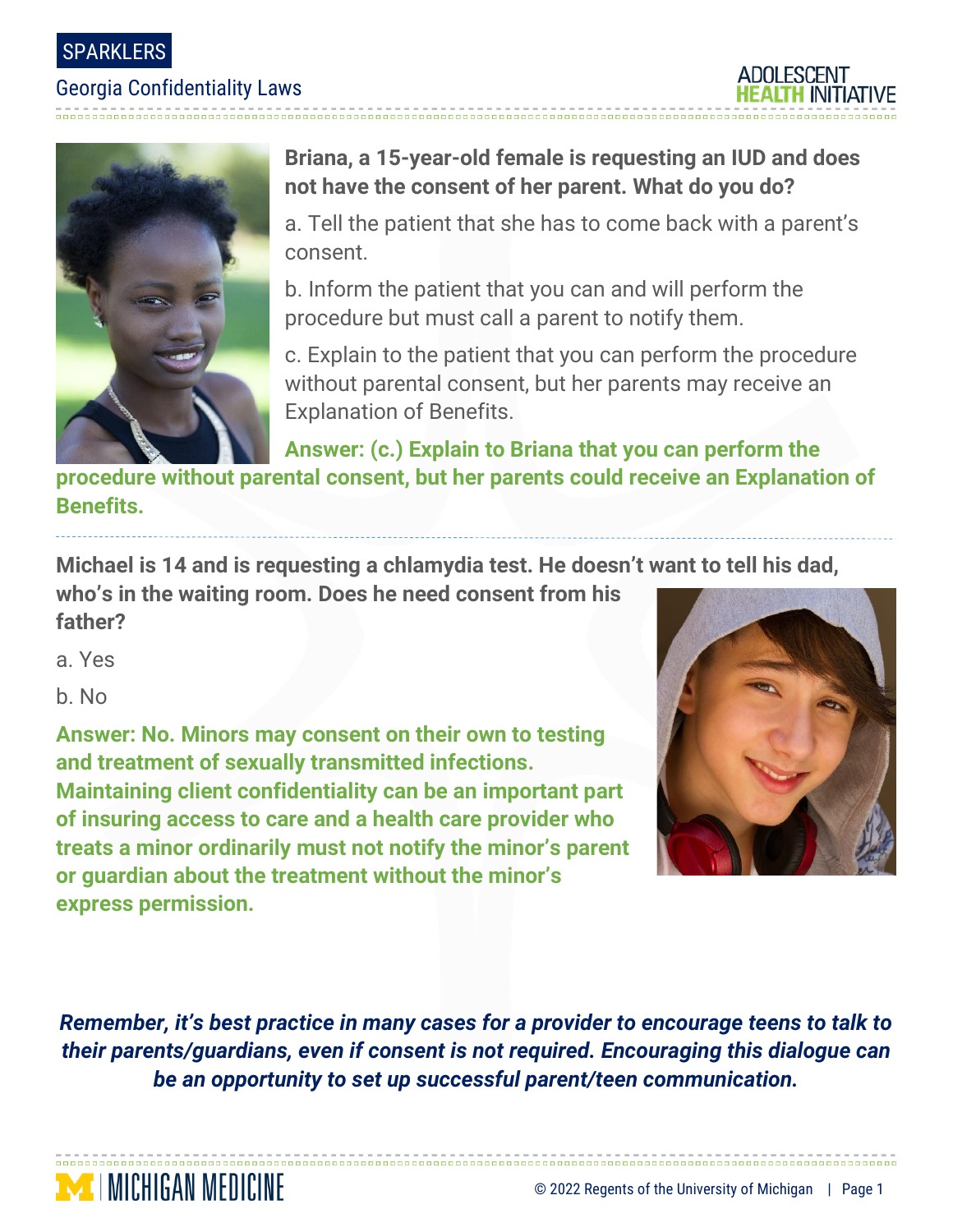SPARKLERS

### Georgia Confidentiality Laws





**Jade is 16 years old. Can she receive a pregnancy test AND prenatal care without her parents' consent?**

- a. Yes
- b. No

**Answer: Yes. Georgia law specifies that minors are able to consent to any surgical or medical treatment or procedures in connection with pregnancy, prevention of pregnancy, or childbirth.** 

**Which of these options below DO NOT require parental consent for a teen living with her parents?**

- a. HPV vaccine
- b. ADHD medication for a 13-year-old
- c. Treatment for drug abuse or alcohol
- d. Admission to an inpatient mental health facility

**Answer: (c.) Minors may consent to outpatient treatment of controlled substances or alcohol. All other options require a parent's consent.** 

*Remember, it's best practice in many cases for a provider to encourage teens to talk to their parents/guardians, even if consent is not required. Encouraging this dialogue can be an opportunity to set up successful parent/teen communication.*